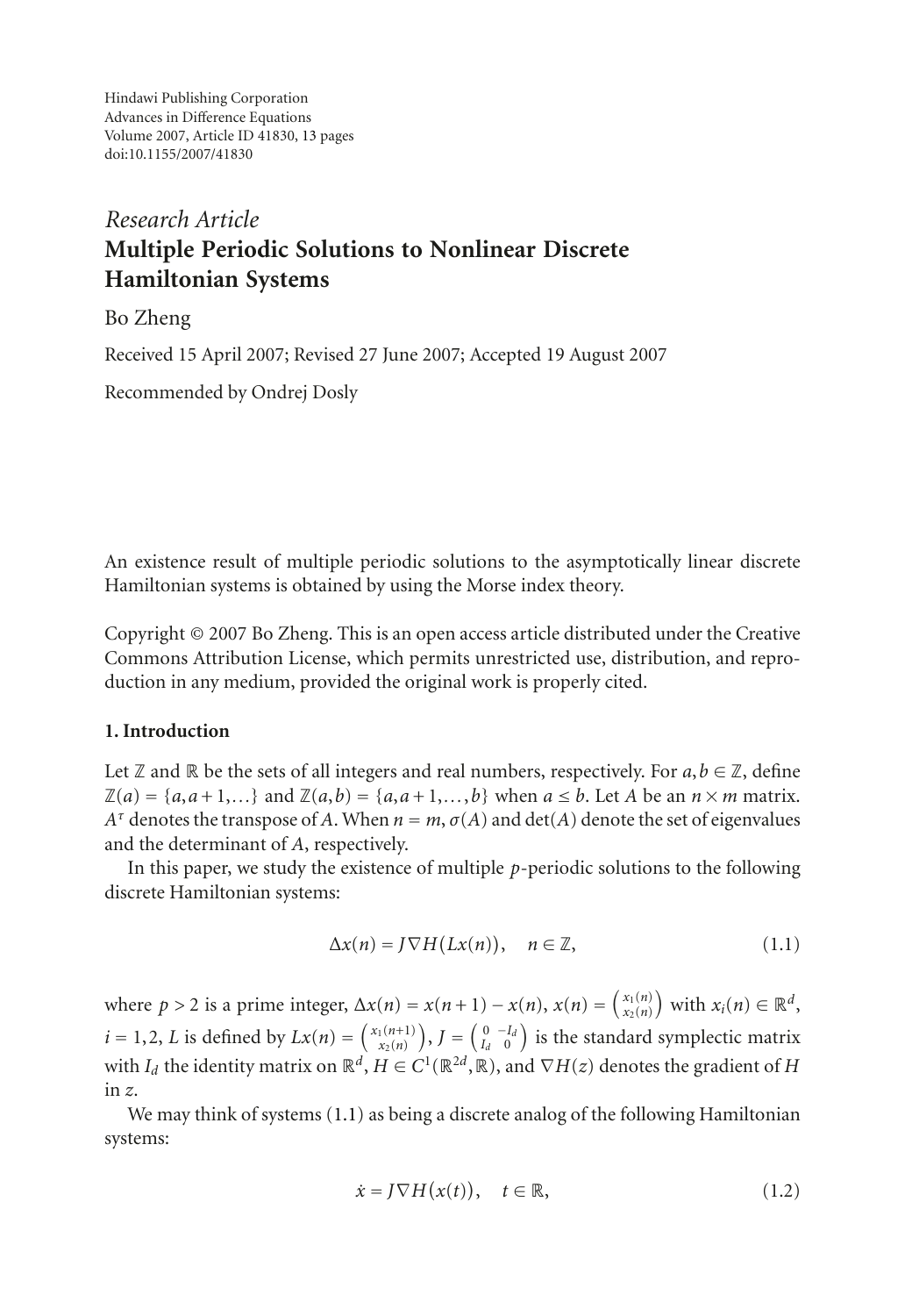which has been studied extensively by many scholars. For example, by using the critical point theory, some significant results for the existence and multiplicity of periodic and subharmonic solutions to [\(1.2\)](#page-0-1) were obtained in [\[1](#page-11-1)[–5](#page-12-0)].

Some authors have also contributed to the study of [\(1.1\)](#page-0-0) for the disconjugacy, boundary value problems, oscillations, and asymptotic behavior, see, for example, [\[6](#page-12-1)[–9](#page-12-2)]. In recent years, existence and multiplicity results of periodic solutions to discrete Hamiltonian systems employing the minimax theory and the geometrical index theory have appeared in the literature. For example, for the case that *H* is superquadratic both at zero and at infinity, by using the  $Z_2$  geometrical index theory and the linking theorem, some sufficient conditions for the existence of multiple periodic solutions and subharmonic solutions to  $(1.1)$  were obtained in [\[10](#page-12-3)]. For the case that *H* is subquadratic at infinity, some sufficient conditions on the existence of periodic solutions to [\(1.1\)](#page-0-0) were proved in [\[11\]](#page-12-4) by using the saddle point theorem. Recently, in [\[12](#page-12-5)], the authors have obtained some sufficient conditions on the multiplicity results of periodic solutions to a class of second difference equation by using the  $Z_p$  geometrical index theory. Our main purpose in this paper is to give a lower bound of the number of *p*-periodic solutions to [\(1.1\)](#page-0-0) by using the Morse index theory and a multiplicity result in [\[12](#page-12-5)].

The rest of this paper is organized as follows. In [Section 2,](#page-1-0) we present some useful preliminary results. In [Section 3,](#page-5-0) we firstly introduce the Morse index theory for the *p*periodic linear Hamiltonian systems:

<span id="page-1-1"></span>
$$
\Delta x(n) = JS(n)Lx(n), \quad n \in \mathbb{Z}, \tag{1.3}
$$

where *S*(*n*) is a real symmetric positive definite  $2d \times 2d$  matrix with  $S(n + p) = S(n)$  for every  $n \in \mathbb{Z}$ , and then, for any real symmetric positive definite matrix *S*, we define a pair of index functions  $(i(S, p), v(S, p)) \in \mathbb{Z}(0, 2dp) \times \mathbb{Z}(0, 2dp)$  and obtain the formulae of the computations of index functions for a diagonal positive definite matrix. In [Section 4,](#page-8-0) by using the Morse index theory and a multiplicity result in [\[12\]](#page-12-5), we establish a result on the existence of multiple periodic solutions to [\(1.1\)](#page-0-0) where *H* satisfies the asymptotically linear conditions.

## <span id="page-1-0"></span>**2. Preliminaries**

In order to apply the Morse index theory to study the existence of multiple *p*-periodic solutions to [\(1.1\)](#page-0-0), we now state some basic notations and useful lemmas.

Let  $\Omega$  be the set of sequences  $x = \{x(n)\}_{n \in \mathbb{Z}}$ , that is,

$$
\Omega = \left\{ x = \left\{ x(n) \right\} \mid x(n) = \begin{pmatrix} x_1(n) \\ x_2(n) \end{pmatrix} \in \mathbb{R}^{2d}, \ x_j(n) \in \mathbb{R}^d, \ j = 1, 2, \ n \in \mathbb{Z} \right\}.
$$
 (2.1)

*x* can be rewritten as  $x = (..., x^{\tau}(-n), ..., x^{\tau}(-1), x^{\tau}(0), x^{\tau}(1), ..., x^{\tau}(n), ...)$ <sup> $\tau$ </sup>. For any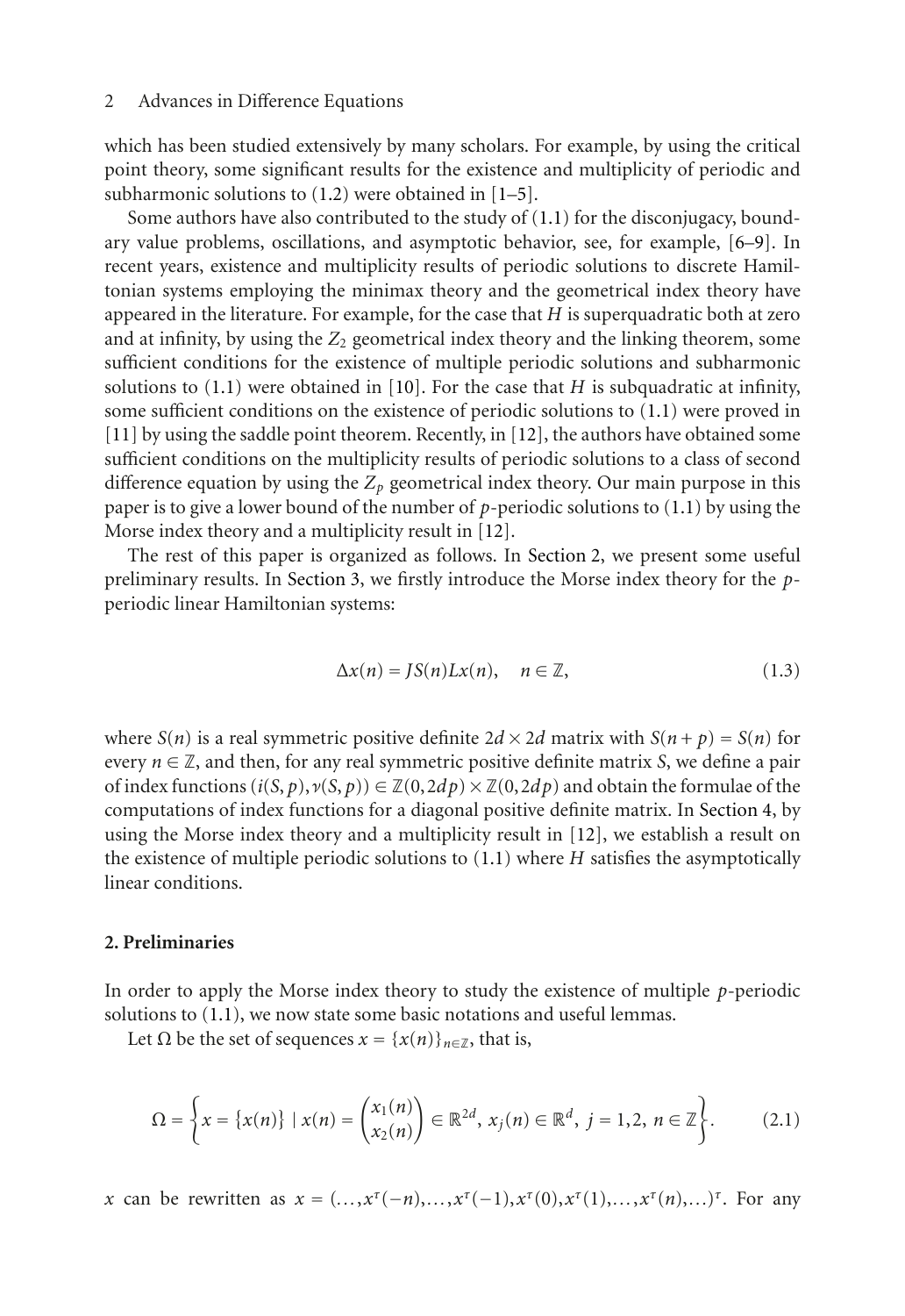Bo Zheng 3

 $x, y \in \Omega$ ,  $a, b \in \mathbb{R}$ ,  $ax + by$  is defined by

$$
ax + by \triangleq \{ax(n) + by(n)\}
$$
  
=  $(..., ax^{\tau}(-n) + by^{\tau}(-n),..., ax^{\tau}(-1) + by^{\tau}(-1), ax^{\tau}(0) + by^{\tau}(0),$  (2.2)  

$$
ax^{\tau}(1) + by^{\tau}(1),..., ax^{\tau}(n) + by^{\tau}(n),...)^{\tau}.
$$

Then  $\Omega$  is a vector space.

For any given prime integer  $p > 2$ ,  $E_p$  is defined as a subspace of  $\Omega$  by

$$
E_p = \{x = \{x(n)\} \in \Omega \mid x(n+p) = x(n), \ n \in \mathbb{Z}\}.
$$
 (2.3)

 $E_p$  can be equipped with the norm  $\|\cdot\|_{E_p}$  and the inner product  $\langle \cdot, \cdot \rangle_{E_p}$  as follows:

$$
||x||_{E_p} = \left(\sum_{n=1}^p |x(n)|^2\right)^{1/2}, \quad \langle x, y \rangle_{E_p} = \sum_{n=1}^p (x(n), y(n)), \tag{2.4}
$$

where  $|\cdot|$  denotes the usual Euclidean norm and  $(\cdot,\cdot)$  denotes the usual scalar product in  $\mathbb{R}^{2d}$ .

Define a linear map  $\Gamma: E_p \to \mathbb{R}^{2dp}$  by

$$
\Gamma x = (x_1^1(1), \dots, x_1^d(1), x_1^1(2), \dots, x_1^d(2), \dots, x_1^1(p), \dots, x_1^d(p),
$$
  
\n
$$
x_2^1(1), \dots, x_2^d(1), x_2^1(2), \dots, x_2^d(2), \dots, x_2^1(p), \dots, x_2^d(p))^{\tau},
$$
\n(2.5)

where  $x = \{x(n)\}\$ and  $x(i) = (x_1^1(i),...,x_1^d(i),x_2^1(i),...,x_2^d(i))^{\tau}$  for  $i \in \mathbb{Z}(1,p)$ . It is easy to see that the map  $\Gamma$  is a linear homeomorphism with  $||x||_{E_p} = |\Gamma x|$  and  $(E_p, \langle \cdot, \cdot \rangle_{E_p})$  is a Hilbert space which can be identified with <sup>R</sup>2*dp*.

To get a decomposition of the Hilbert space  $E_p$ , in the following we discuss the eigenvalue problem:

<span id="page-2-0"></span>
$$
\Delta x(n) = \lambda J L x(n), \quad n \in \mathbb{Z}, \qquad x(n+p) = x(n), \tag{2.6}
$$

where  $\lambda \in \mathbb{R}$ .

It is obvious that  $\lambda = 0$  is an eigenvalue of [\(2.6\)](#page-2-0) whose eigenfunction can be given by

$$
\eta_0(n) = (a_1, a_2, \dots, a_{2d})^{\tau}, \quad a_i \in \mathbb{R}, \ i = 1, 2, \dots, 2d, \ n = 1, 2, \dots, p. \tag{2.7}
$$

By a simple computation, [\(2.6\)](#page-2-0) is equivalent to

<span id="page-2-2"></span><span id="page-2-1"></span>
$$
\Delta x_1(n) = -\lambda x_2(n), \quad x_1(n+p) = x_1(n), \n\Delta x_2(n-1) = \lambda x_1(n), \quad x_2(n+p) = x_2(n).
$$
\n(2.8)

If  $\lambda \neq 0$ , then [\(2.8\)](#page-2-1) is equivalent to

$$
\Delta^{2} x_{1}(n-1) + \lambda^{2} x_{1}(n) = 0, \quad x_{1}(n+p) = x_{1}(n),
$$
  

$$
\Delta^{2} x_{2}(n-1) + \lambda^{2} x_{2}(n) = 0, \quad x_{2}(n+p) = x_{2}(n).
$$
 (2.9)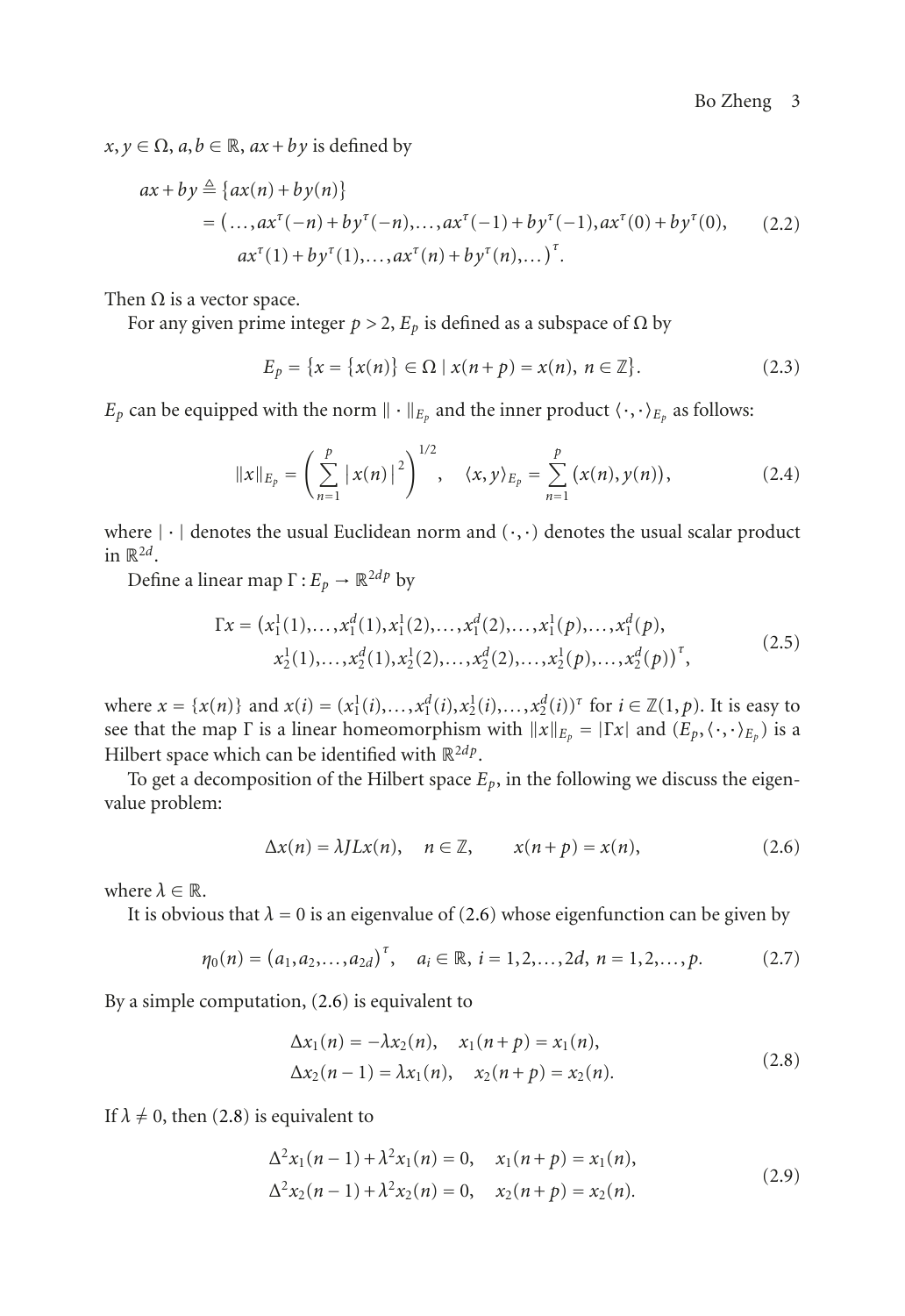It is known that [\(2.9\)](#page-2-2) has a nontrivial solution if and only if  $\lambda^2 = \lambda_k^2 = 4 \sin^2(k\pi/p)$  with  $k \in \mathbb{Z}(1, (p-1)/2)$ , see, for example, [\[13,](#page-12-6) [14\]](#page-12-7). So in this case [\(2.6\)](#page-2-0) has a nontrivial solution if and only if  $\lambda = \lambda_k = 2 \sin(k\pi/p)$  with  $k \in \mathbb{Z}(- (p-1)/2, (p-1)/2) \setminus \{0\}$ . It is easy to see that the multiplicities of  $\lambda_k$  for each  $k \in \mathbb{Z}(-(p-1)/2, (p-1)/2)$  are of the same number 2*d*.

To get an explicit decomposition of the Hilbert space  $E_p$ , in the following, we also need to compute eigenfunctions of [\(2.6\)](#page-2-0) corresponding to each  $\lambda_k$ ,  $k \neq 0$ .

Fix a *<sup>k</sup>* <sup>∈</sup> <sup>Z</sup>(−(*<sup>p</sup>* <sup>−</sup> 1)*/*2,−1) <sup>∪</sup> <sup>Z</sup>(1, (*<sup>p</sup>* <sup>−</sup> 1)*/*2), any solutions to [\(2.9\)](#page-2-2) can be written as

$$
x_1(n) = c_1 \cos(kwn) + c_2 \sin(kwn), \qquad x_2(n) = d_1 \cos(kwn) + d_2 \sin(kwn), \qquad (2.10)
$$

where  $w = 2\pi/p$  and  $c_1, c_2, d_1, d_2$  are constant vectors in  $\mathbb{R}^d$ . Using the relation between  $x_1, x_2$ , that is, [\(2.8\)](#page-2-1) with  $\lambda = \lambda_k$ , we have

$$
c_1 \sin\left(\frac{kw}{2}\right) - c_2 \cos\left(\frac{kw}{2}\right) = d_1,
$$
  

$$
c_2 \sin\left(\frac{kw}{2}\right) + c_1 \cos\left(\frac{kw}{2}\right) = d_2.
$$
 (2.11)

If we choose  $c_1 = e_j$ ,  $c_2 = 0$ , then  $d_1 = \sin(kw/2)e_j$ ,  $d_2 = \cos(kw/2)e_j$ ; if we choose  $c_1 = 0$ ,  $c_2 = e_j$ , then  $d_1 = -\cos(kw/2)e_j$ ,  $d_2 = \sin(kw/2)e_j$ , where  $e_j$ ,  $j = 1, 2, ..., d$  denotes the canonical basis of  $\mathbb{R}^d$ . So, eigenfunctions of [\(2.6\)](#page-2-0) corresponding to each  $\lambda_k$ ( $k \neq 0$ ) can be given as

$$
\eta_{k,j}^{(1)}(n) = \begin{pmatrix} \cos(kwn)e_j \\ \sin\left(kw\left(n+\frac{1}{2}\right)\right)e_j \end{pmatrix}, \quad n = 1, 2, \dots, p,
$$
\n
$$
\eta_{k,j}^{(2)}(n) = \begin{pmatrix} \sin(kwn)e_j \\ -\cos\left(kw\left(n+\frac{1}{2}\right)\right)e_j \end{pmatrix}, \quad n = 1, 2, \dots, p.
$$
\n(2.12)

Hereto,  $E_p$  can be decomposed as  $E_p = X \oplus X_1 \oplus X_2$  with

$$
X = \{x = \{x(n)\} \mid x(n) = c_1e_1 + c_2e_2 + \cdots + c_{2d}e_{2d}, \ c_i \in \mathbb{R}, \ i = 1, 2, \ldots, 2d, \ n = 1, 2, \ldots, p\},\
$$

$$
X_1 = \left\{ x = \left\{ x(n) \right\} \mid x(n) = \sum_{j=1}^d \sum_{k=1}^{(p-1)/2} \alpha_{k,j} \eta_{k,j}^{(1)}(n) + \sum_{j=1}^d \sum_{k=-(p-1)/2}^{-1} \alpha_{k,j} \eta_{k,j}^{(1)}(n), \ \alpha_{k,j} \in \mathbb{R} \right\},
$$
  

$$
X_2 = \left\{ x = \left\{ x(n) \right\} \mid x(n) = \sum_{j=1}^d \sum_{k=1}^{(p-1)/2} \beta_{k,j} \eta_{k,j}^{(2)}(n) + \sum_{j=1}^d \sum_{k=-(p-1)/2}^{-1} \beta_{k,j} \eta_{k,j}^{(2)}(n), \ \beta_{k,j} \in \mathbb{R} \right\}.
$$
  
(2.13)

Finally, we briefly introduce the  $Z_p$  geometrical index theory which can be found in [\[12\]](#page-12-5).

Define a linear operator  $\mu$  :  $E_p \rightarrow E_p$  as follows. For any  $x \in E_p$ ,

$$
\mu x(n) = x(n+1), \quad \forall n \in \mathbb{Z}.
$$
 (2.14)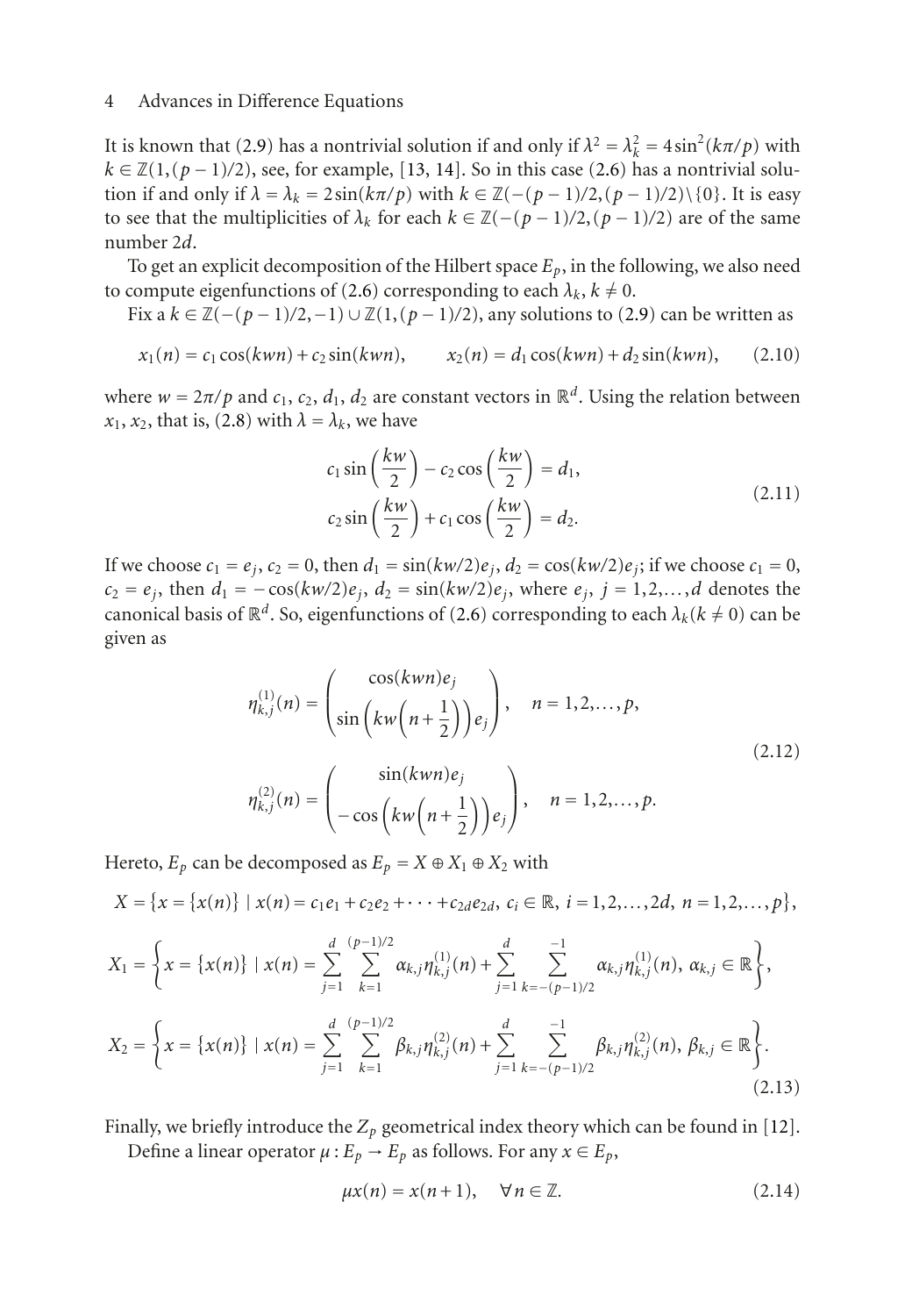Clearly, for any  $x \in E_p$ ,  $\mu^p x = x$  and  $\|\mu x\|_{E_p} = \|x\|_{E_p}$ . So  $\mu$  is an isometric action of group *Z<sub>p</sub>* on  $E_p$ . It is easy to see that  $Fix_u := \{x \in E_p \mid \mu x = x\} = X$ .

Note that if *x* is a periodic solution to [\(1.1\)](#page-0-0) with period  $p$ , then  $\mu x$  is also a periodic solution to [\(1.1\)](#page-0-0) with period p. We call  $[x] = { \mu x, \mu^2 x, \ldots, \mu^p x}$  a  $Z_p$ -orbit of period solution *x* to [\(1.1\)](#page-0-0) with period *p*.

Let *E* be a Banach space and let  $\mu$  be a linear isometric action of  $Z_p$  on *E*. Namely,  $\mu$  is a linear operator on *E* satisfying  $||\mu x|| = ||x||$  for any  $x \in E$  and  $\mu^p = id_E$ , where  $Z_p$  is the cyclic group with order  $p$  and  $id_E$  is the identity map on  $E$ .

A subset  $A \subset E$  is called  $\mu$ -invariant if  $\mu(A) \subset A$ . A continuous map  $f : A \to E$  is called *μ*-equivariant if  $f(\mu x) = \mu f(x)$  for any  $x \in A$ . A continuous functional  $F: E \to \mathbb{R}$  is said to be *μ*-invariant if for any  $x \in E$ ,  $F(\mu x) = F(x)$ .

Let us recall the definition of the Palais-Smale condition.

Let *E* be a real Banach space and  $F \in C^1(E, \mathbb{R})$ . *F* is said to satisfy the Palais-Smale condition ((PS) condition) if any sequence  $\{x^{(m)}\} \subset E$  for which  $\{F(x^{(m)})\}$  is bounded and  $F'(x^{(m)}) \to 0$  (*m*  $\to \infty$ ) possesses a convergent subsequence in *E*.

<span id="page-4-3"></span>Our result is based on the following theorem (see [\[12](#page-12-5), Theorem 2.1]).

THEOREM 2.1. Let  $F \in C^1(E, \mathbb{R})$  be a  $\mu$ -invariant functional satisfying the "PS" condition. *Let Y and Z be closed μ-invariant subspaces of E with co*dim*Y and* dim*Z finite and*

$$
codim Y < dim Z. \tag{2.15}
$$

*Assume that the following conditions are satisfied.*

(F1) Fix*<sup>μ</sup>* <sup>⊂</sup> *<sup>Y</sup>, <sup>Z</sup>* <sup>∩</sup> Fix*<sup>μ</sup>* = {0}*;*

- $(F2)$  inf<sub> $x \in Y$ </sub>  $F(x) > -\infty$ ;
- (F3) *there exist*  $r > 0$  *and*  $c < 0$  *such that*  $F(x) \le c$  *whenever*  $x \in Z$  *and*  $||x|| = r$ ;

(F4) *if*  $x \in Fix_{\mu}$  *and*  $F'(x) = 0$ *, then*  $F(x) \ge 0$ *.* 

*Then there exist at least* dim*<sup>Z</sup>* <sup>−</sup> *co*dim*<sup>Y</sup> distinct Zp-orbits of critical points of <sup>F</sup> outside of* Fix*<sup>μ</sup> with critical value less or equal to c.*

<span id="page-4-2"></span>The following estimate will be useful in the subsequent sections.

PROPOSITION 2.2. *For any*  $x \in E_p$ *, the following inequality holds:* 

<span id="page-4-1"></span><span id="page-4-0"></span>
$$
\sum_{n=1}^{p} |\Delta x(n)|^2 \le 2\left(1 + \cos\frac{\pi}{p}\right) \sum_{n=1}^{p} |x(n)|^2.
$$
 (2.16)

*Proof.* We note that

$$
\sum_{n=1}^{p} |\Delta x(n)|^2 = 2 \sum_{n=1}^{p} [(x(n), x(n)) - (x(n+1), x(n))] = (A\Gamma x, \Gamma x),
$$
 (2.17)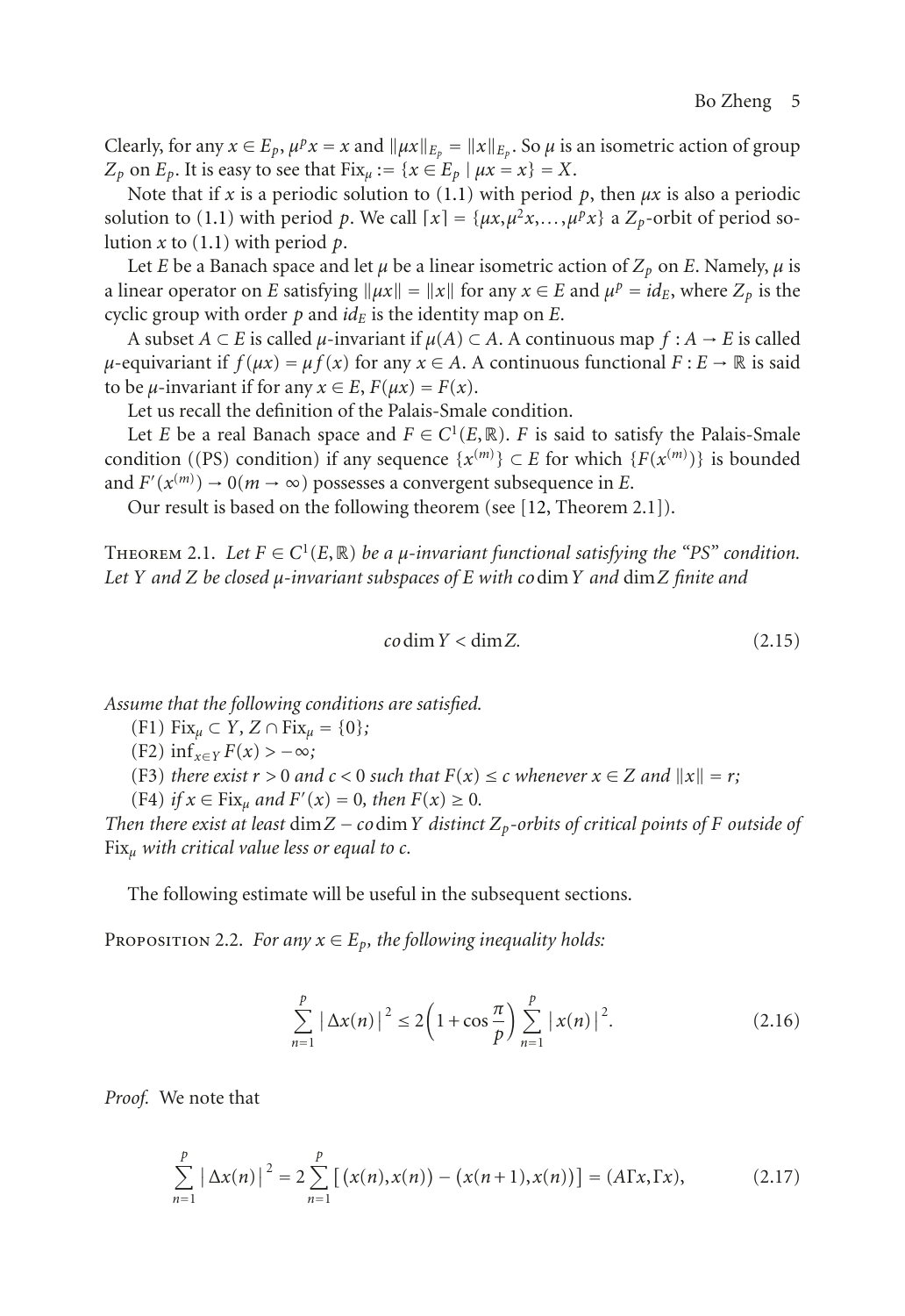where

$$
A = \begin{pmatrix} B & & & & 0 \\ & B & & & \\ & & \ddots & & \\ 0 & & & B \end{pmatrix}_{2dp \times 2dp} \quad \text{with } B = \begin{pmatrix} 2 & -1 & 0 & \cdots & 0 & -1 \\ -1 & 2 & -1 & \cdots & 0 & 0 \\ 0 & -1 & 2 & \cdots & 0 & 0 \\ \cdots & \cdots & \cdots & \cdots & \cdots & \cdots \\ 0 & 0 & 0 & \cdots & 2 & -1 \\ -1 & 0 & 0 & \cdots & -1 & 2 \end{pmatrix}_{p \times p}
$$
 (2.18)

It follows from [\[15\]](#page-12-8) that *p* distinct eigenvalues of matrix *B* are  $\bar{\lambda}_k = 4 \sin^2(k\pi/p)$  with  $k \in \mathbb{Z}(0, p-1)$  and  $\bar{\lambda}_{\max} = \max{\{\bar{\lambda}_k \mid k \in \mathbb{Z}(0, p-1)\}} = 2(1 + \cos(\pi/p))$ . Since  $|\Gamma x|^2 =$  $||x||_{E_p}^2 = \sum_{n=1}^T |x(n)|^2$ , inequality [\(2.16\)](#page-4-0) now follows from [\(2.17\)](#page-4-1).

*Remark 2.3.* Noticing that the set of eigenvalues  $\{\lambda_k \mid k \in \mathbb{Z}(-(p-1)/2, (p-1)/2)\}$  is bounded from below by −2 and bounded from above by 2 which are different from the differential case. So, we can avoid the fussy process of finding the dual action which is necessary for the differential case (see [\[4](#page-12-9), Chapter 7]).

#### <span id="page-5-0"></span>**3. The Morse index of a linear positive definite Hamiltonian systems**

In this section, we define a pair of index functions  $(i(S, p), \gamma(S, p)) \in \mathbb{Z}(0, 2dp) \times \mathbb{Z}(0, 2dp)$ for any real symmetric positive definite matrix *S* and obtain the formulae of the computations of index functions for a diagonal positive definite matrix.

As stated in [\[10,](#page-12-3) [11\]](#page-12-4), the corresponding action functional of [\(1.3\)](#page-1-1) is defined on  $E_p$  by

$$
F_S(x) = \frac{1}{2} \sum_{n=1}^{p} \left[ \left( J \Delta x(n), Lx(n) \right) + \left( S(n) Lx(n), Lx(n) \right) \right].
$$
 (3.1)

<span id="page-5-2"></span>*Definition 3.1.* The index  $i(S, p)$  is the Morse index of  $F_S$ , that is, the supremum of the dimensions of the subspaces of  $E_p$  on which  $F_S$  is negative definite.

Our assumption follows the existence of  $\delta_p > 0$  such that  $(S(n)x, x) \ge \delta_p |x|^2$  for every  $n \in \mathbb{Z}$  and  $x \in \mathbb{R}^{2d}$ . The symmetric bilinear form given by  $(x, y)_S = \sum_{n=1}^p (S(n)Lx(n))$ ,  $Ly(n)$ ) defines an inner product on  $E_p$ . The corresponding norm  $\|\cdot\|_S$  is such that

<span id="page-5-1"></span>
$$
||x||_S^2 \ge \delta_p \sum_{n=1}^p |Lx(n)|^2 = \delta_p \sum_{n=1}^p |x(n)|^2.
$$
 (3.2)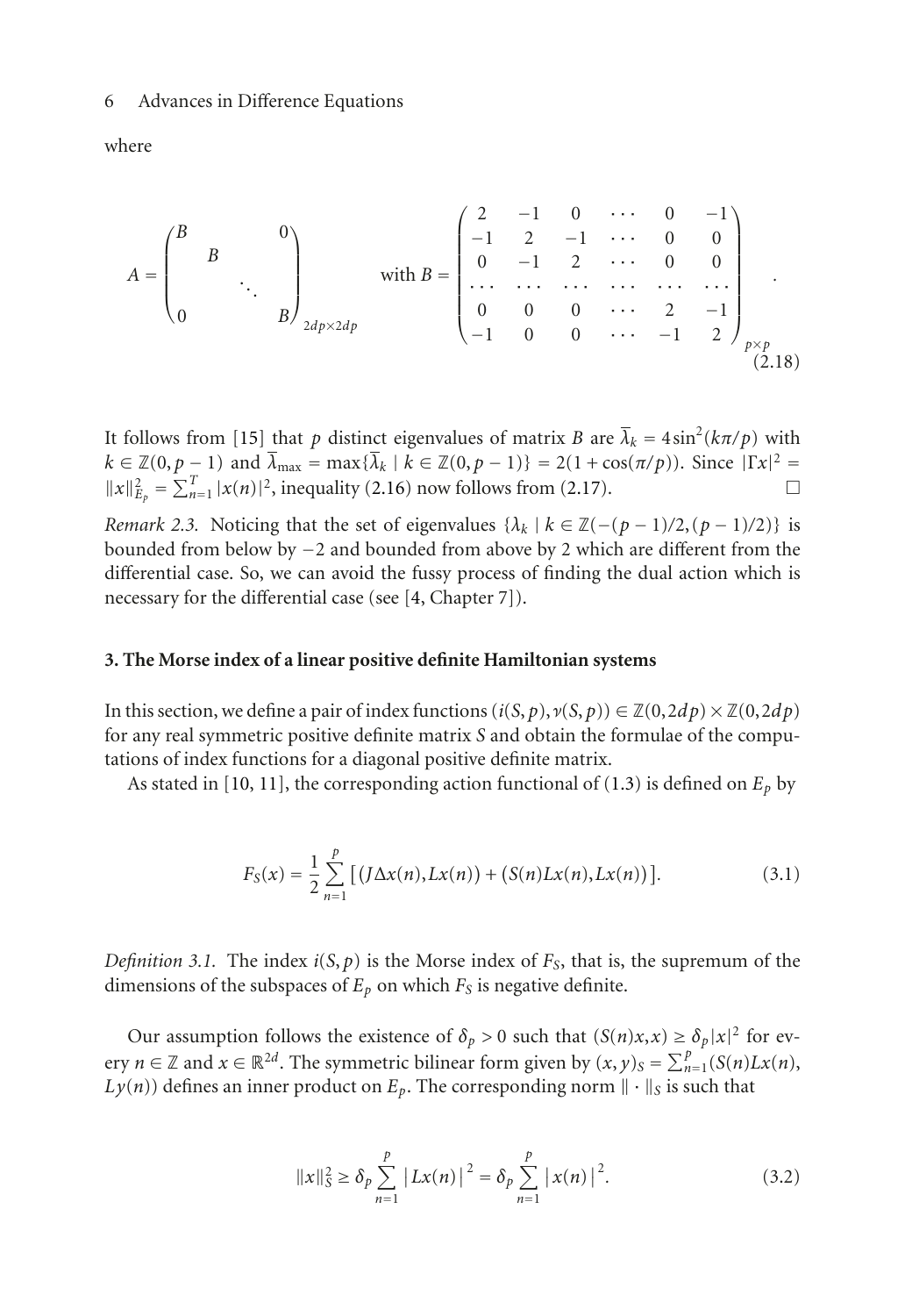For any  $x, y \in E_p$ , if we define a bilinear function as  $a(x, y) = \sum_{n=1}^p (Jx(n), \Delta Ly(n-1)),$ then by [Proposition 2.2](#page-4-2) and [\(3.2\)](#page-5-1) we have

$$
|a(x,y)| \le \left(\sum_{n=1}^{p} |Jx(n)|^2\right)^{1/2} \left(\sum_{n=1}^{p} |\Delta Ly(n-1)|^2\right)^{1/2}
$$
  
=  $\left(\sum_{n=1}^{p} |x(n)|^2\right)^{1/2} \left(\sum_{n=1}^{p} |\Delta y(n)|^2\right)^{1/2}$   
 $\le \sqrt{2\left(1 + \cos\left(\frac{\pi}{p}\right)\right)} \left(\sum_{n=1}^{p} |x(n)|^2\right)^{1/2} \left(\sum_{n=1}^{p} |y(n)|^2\right)^{1/2}$   
 $\le \frac{\sqrt{2(1 + \cos(\pi/p))}}{\delta_p} ||x||_S ||y||_S.$  (3.3)

So, by [\[16](#page-12-10), Theorem 2.2.2], we can define the unique continuous linear operator *K* on *Ep*  $\frac{dy}{dx}(Kx, y)_S = \sum_{n=1}^p (Jx(n), \Delta Ly(n-1)).$  Since

$$
\sum_{n=1}^{p} (Jx(n), \Delta Ly(n-1)) = -\sum_{n=1}^{p} (J\Delta x(n), Ly(n)), \qquad (3.4)
$$

we have

<span id="page-6-0"></span>
$$
2F_S(x) = (x - Kx, x)_S.
$$
 (3.5)

It is obvious that *K* is self-adjoint. So, it follows from [\(3.5\)](#page-6-0) that  $E_p$  will be the orthogonal sum of ker( $I - K$ ) =  $H^0(S)$ ,  $H^-(S)$  and  $H^+(S)$  with  $I - K$  positive definite (resp., negative definite) on  $H^+(S)$  (resp.,  $H^-(S)$ ). Clearly,  $i(S, p) = \dim H^-(S) \in \mathbb{Z}(0, 2dp)$ . On the other hand, there exists  $\overline{\delta} > 0$  such that

$$
(x - Kx, x)_S \ge \overline{\delta} ||x||_S^2, \quad x \in H^+(S),
$$
  

$$
(x - Kx, x)_S \le -\overline{\delta} ||x||_S^2, \quad x \in H^-(S).
$$
 (3.6)

Setting  $\delta = \overline{\delta \delta_p} > 0$ , we deduce from [\(3.2\)](#page-5-1) and [\(3.5\)](#page-6-0) the estimates

<span id="page-6-3"></span>
$$
F_S(x) \ge \frac{\delta}{2} \sum_{n=1}^p |x(n)|^2, \quad x \in H^+(S), \tag{3.7}
$$

<span id="page-6-4"></span>
$$
F_S(x) \le -\frac{\delta}{2} \sum_{n=1}^p |x(n)|^2, \quad x \in H^-(S). \tag{3.8}
$$

<span id="page-6-1"></span>*Definition 3.2.* The nullity  $v(S, p)$  is the dimension of ker( $I - K$ ).

<span id="page-6-2"></span>We now state and prove a result which offers another interpretation of the nullity *ν*(*S*, *p*).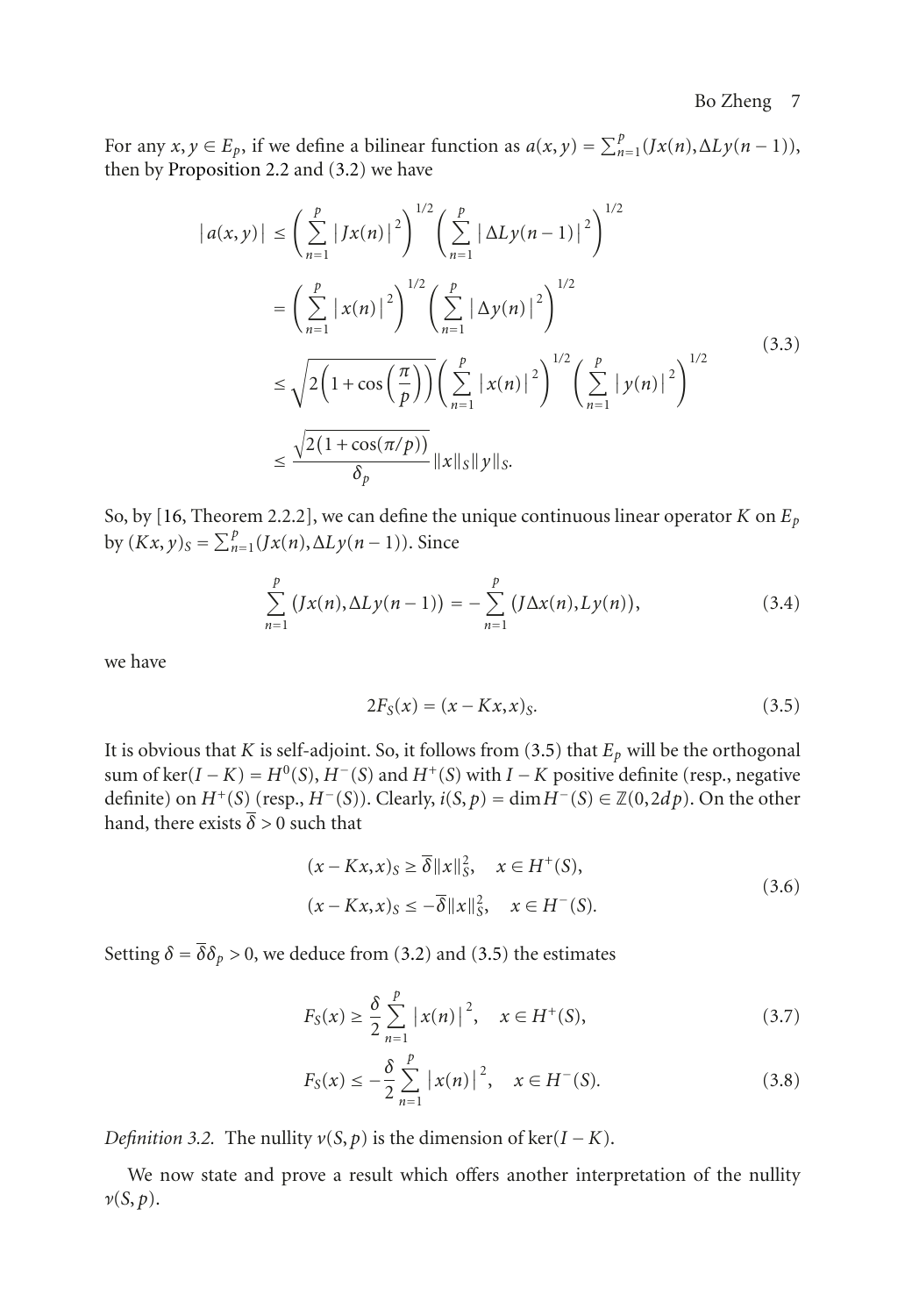PROPOSITION 3.3.  $\text{ker}(I - K)$  *is isomorphic to the space of solutions to [\(1.3\)](#page-1-1). Proof.* By the fact that  $J\Delta x(n) = \Delta Jx(n)$  we have

$$
x \in \ker(I - K) \iff ((I - K)x, y)_S = 0, \quad \forall y \in E_p,
$$
  
\n
$$
\iff \sum_{n=1}^p [(S(n)Lx(n), Ly(n)) - (Jx(n), \Delta Ly(n - 1))] = 0, \quad \forall y \in E_p,
$$
  
\n
$$
\iff \sum_{n=1}^p (\Delta Jx(n) + S(n)Lx(n), Ly(n)) = 0, \quad \forall y \in E_p,
$$
  
\n
$$
\iff J\Delta x(n) + S(n)Lx(n) = 0, \quad n \in \mathbb{Z}(1, p),
$$
  
\n(3.9)

which implies that  $\ker(I - K)$  is isomorphic to the space of solutions to [\(1.3\)](#page-1-1).

To get more information on the index functions, in the following we will compute the index and the nullity of the diagonal positive definite matrix. By direct computation, it is easy to get the following.

<span id="page-7-1"></span>PROPOSITION 3.4. Let  $A = \text{diag}\{a_1, a_2, \ldots, a_{2d}\}\$  *with*  $a_i > 0$ ,  $i \in \mathbb{Z}(1, 2d)$ *. Then, all the eigenvalues of JA must be pure imaginary and*

$$
\sigma(JA) = \{ \pm i\alpha_j \mid \alpha_j > 0, \ j = 1, 2, \dots, d \}
$$
 (3.10)

*with*  $\alpha_j = \sqrt{a_j a_{j+d}}$ *.* 

<span id="page-7-2"></span>On the formulae of the computations of the index and the nullity, we have the following.

Proposition 3.5. *For the above matrix A, one has*

$$
i(A, p) = 2 \sum_{j=1}^{d} \sharp \left\{ k \in \mathbb{Z} \left( 1, \frac{p-1}{2} \right) \mid \alpha_j < 2 \sin \frac{k\pi}{p} \right\},\
$$
\n
$$
\nu(A, p) = 2 \sum_{j=1}^{d} \sharp \left\{ k \in \mathbb{Z} \left( 1, \frac{p-1}{2} \right) \mid \alpha_j = 2 \sin \frac{k\pi}{p} \right\}.\tag{3.11}
$$

*Proof.* If  $(I - K)x = \lambda x$  with  $x \in E_p$ , then for all  $y \in E_p$ , we have

$$
\sum_{n=1}^{p} (J\Delta x(n), Ly(n)) + (ALx(n), Ly(n)) = \sum_{n=1}^{p} (A\lambda Lx(n), Ly(n))
$$
 (3.12)

which implies that

<span id="page-7-0"></span>
$$
\Delta x(n) = JA(1 - \lambda)Lx(n), \quad n \in \mathbb{Z}, \quad x(n) = x(n + p). \tag{3.13}
$$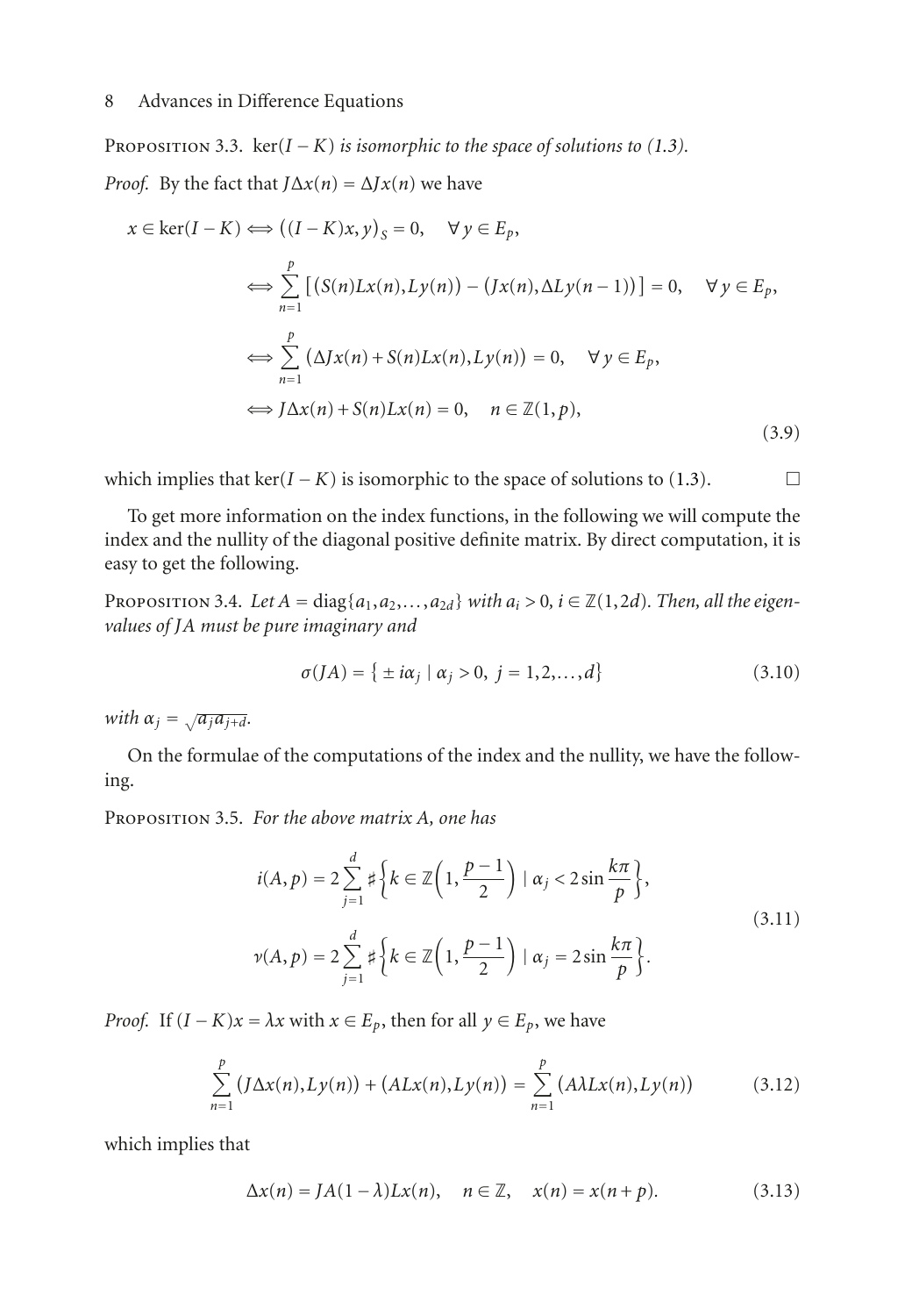Assume that the general solutions to [\(3.13\)](#page-7-0) are of the form

$$
x(n) = \mu^n \xi = \mu^n \begin{pmatrix} \xi_1 \\ \xi_2 \end{pmatrix},
$$
\n(3.14)

where  $\xi_1$ ,  $\xi_2$  are vectors in  $\mathbb{R}^d$ . By  $x(0) = x(p)$ , we have  $\mu^p = 1$ , so  $\mu = e^{ikw}$ ,  $k = 0, 1, 2, \ldots$ ,  $p - 1$ , where  $w = 2\pi/p$ . Therefore, any nontrivial solution to [\(3.13\)](#page-7-0) can be expressed as

<span id="page-8-1"></span>
$$
x(n) = e^{ikwn} \begin{pmatrix} \xi_1 \\ \xi_2 \end{pmatrix}.
$$
 (3.15)

Substituting [\(3.15\)](#page-8-1) into [\(3.13\)](#page-7-0), we have

$$
2i\sin\frac{kw}{2}\begin{pmatrix}\xi_1\\\xi_2\end{pmatrix} = JA(1-\lambda)\begin{pmatrix}e^{ikw/2}I_d & 0\\ 0 & e^{-ikw/2}I_d\end{pmatrix}\begin{pmatrix}\xi_1\\\xi_2\end{pmatrix}.
$$
 (3.16)

Noticing that

$$
\sigma\left( JA \begin{pmatrix} e^{ikw/2}I_d & 0\\ 0 & e^{-ikw/2}I_d \end{pmatrix} \right) = \sigma(JA),\tag{3.17}
$$

by Definitions [3.1](#page-5-2) and [3.2](#page-6-1) and [Proposition 3.4,](#page-7-1) we get the conclusion.

# <span id="page-8-0"></span>**4. Periodic solutions to convex asymptotically linear autonomous discrete Hamiltonian systems**

In this section, we consider the existence of multiple  $p$ -periodic solutions to  $(1.1)$  where  $H \in C^1(\mathbb{R}^{2d}, \mathbb{R})$  is strictly convex and satisfies the following asymptotically linear conditions:

<span id="page-8-4"></span><span id="page-8-2"></span>
$$
\nabla H(x) = A_0 x + o(|x|) \quad \text{as } |x| \longrightarrow 0,
$$
\n(4.1)

$$
\nabla H(x) = A_{\infty} x + o(|x|) \quad \text{as } |x| \longrightarrow \infty \tag{4.2}
$$

<span id="page-8-3"></span>with real symmetric positive definite matrices  $A_0$ ,  $A_\infty$ . Our main result is the following.

Theorem 4.1. *Assume that*

 $(A1)$   $\nu(A_{\infty}, p) = 0,$  $(A2)$   $i(A_0, p) > i(A_{\infty}, p)$ . *Then* [\(1.1\)](#page-0-0) has at least  $i(A_0, p) - i(A_\infty, p)$  *distinct nonconstant*  $Z_p$ -periodic orbits.

<span id="page-8-5"></span>*Remark 4.2.* (1) It follows from (A1) and [Proposition 3.3](#page-6-2) that the linear systems

$$
J\Delta x(n) + A_{\infty}Lx(n) = 0, \quad n \in \mathbb{Z}
$$
 (4.3)

do not have any nontrivial *p*-periodic solutions. Thus (A1) is a nonresonance condition at infinity.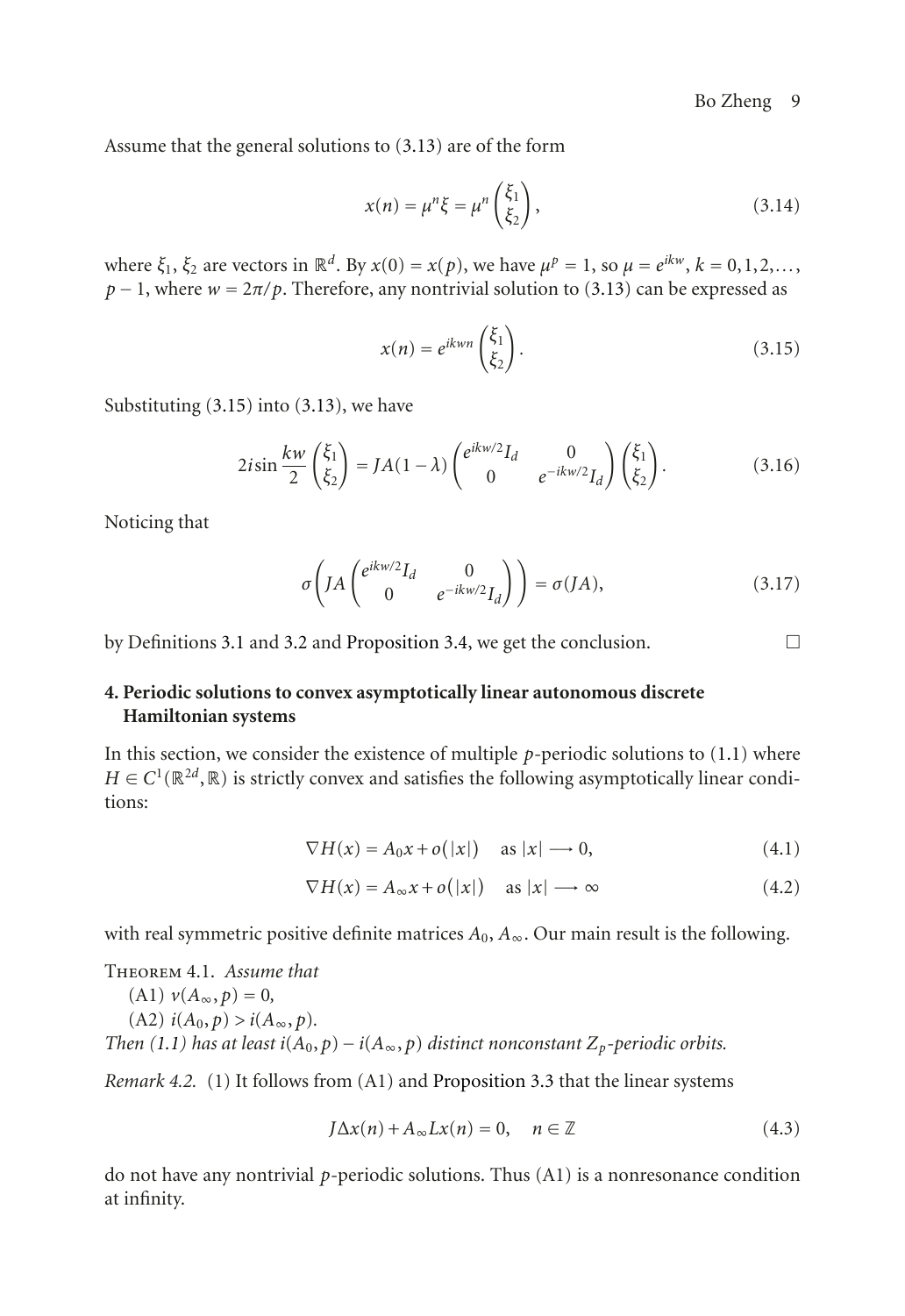(2) Since *H* is strictly convex and  $\nabla H(0) = 0$  by [\(4.1\)](#page-8-2), 0 is the unique equilibrium point of [\(1.1\)](#page-0-0). Without loss of generality, we can assume that  $H(0) = 0$ . The action functional of [\(1.1\)](#page-0-0) defined by

$$
F_H(x) = \sum_{n=1}^{p} \left[ \frac{1}{2} (J \Delta x(n), Lx(n)) + H(Lx(n)) \right]
$$
 (4.4)

is continuously differentiable on  $E_p$ . Since  $F_H$  is a  $\mu$ -invariant functional, we are in a position to apply [Theorem 2.1.](#page-4-3)

(3) It is convenient in this section to use the inner product  $(x, y)_{A_\infty} = \sum_{n=1}^p (A_\infty Lx(n))$ ,  $Ly(n)$ ) and the corresponding norm  $\|\cdot\|_{A_{\infty}}$  in  $E_p$ . The norm is equivalent to the standard norm of  $E_p$ .

<span id="page-9-0"></span>The proof of [Theorem 4.1](#page-8-3) depends on the following lemmas. The first one implies that *F<sub>H</sub>* satisfies the "PS" condition.

Lemma 4.3. *Every sequence*  $\{x^{(j)}\}$  *in E<sub>p</sub>* such that  $F'_H(x^{(j)}) \to 0$  ( $j \to \infty$ ) contains a conver*gent subsequence.*

*Proof.* Let us define the operator *Q* over *Ep*, using the Riesz theorem, by the formula

$$
(Qx, y)_{A_{\infty}} = \sum_{n=1}^{p} (\nabla H(Lx(n)) - A_{\infty}Lx(n), Ly(n)).
$$
 (4.5)

Since

$$
\langle F_H'(x), y \rangle = \sum_{n=1}^p \left( J \Delta x(n), L y(n) \right) + \left( \nabla H(L x(n), L y(n)) \right), \tag{4.6}
$$

we have

$$
\langle F_H'(x), y \rangle = (x - Kx + Qx, y)_{A_\infty}.\tag{4.7}
$$

Let *f*<sup>(*j*)</sup> = *x*<sup>(*j*)</sup> − *Kx*<sup>(*j*)</sup> + *Qx*<sup>(*j*)</sup>. Then by assumption  $F'_H(x^{(j)}) \to 0$ (*j* → ∞), we have *f*<sup>(*j*)</sup> → 0 as *j* → ∞. In particular, there exists *R* > 0 such that  $|| f^{(j)} || \le R$  for every *j*. Assumption (A1) implies that  $P = I - K$  is invertible. Thus, it follows from [\(4.2\)](#page-8-4) that there exists some *c* > 0 such that  $||Qx|| ≤ 1/2||P^{-1}||^{-1}||x|| + c$  for all  $x ∈ E_p$ . Therefore, we have

$$
||x^{(j)}|| = ||P^{-1}Px^{(j)}|| \le ||P^{-1}||(||f^{(j)}|| + ||Qx^{(j)}||) \le \frac{1}{2}||x^{(j)}|| + ||P^{-1}||(c+R)
$$
 (4.8)

and hence  $\{x^{(j)}\}$  is bounded. The proof is complete since  $E_p$  is a finite dimensional space.  $\Box$ 

<span id="page-9-1"></span>We now verify the condition (F2) of [Theorem 2.1](#page-4-3) for  $F_H$ .

Lemma 4.4. *The functional FH is bounded from below on a closed μ-invariant subspace Y of*  $E_p$  *with codimension i*( $A_\infty$ ,  $p$ ).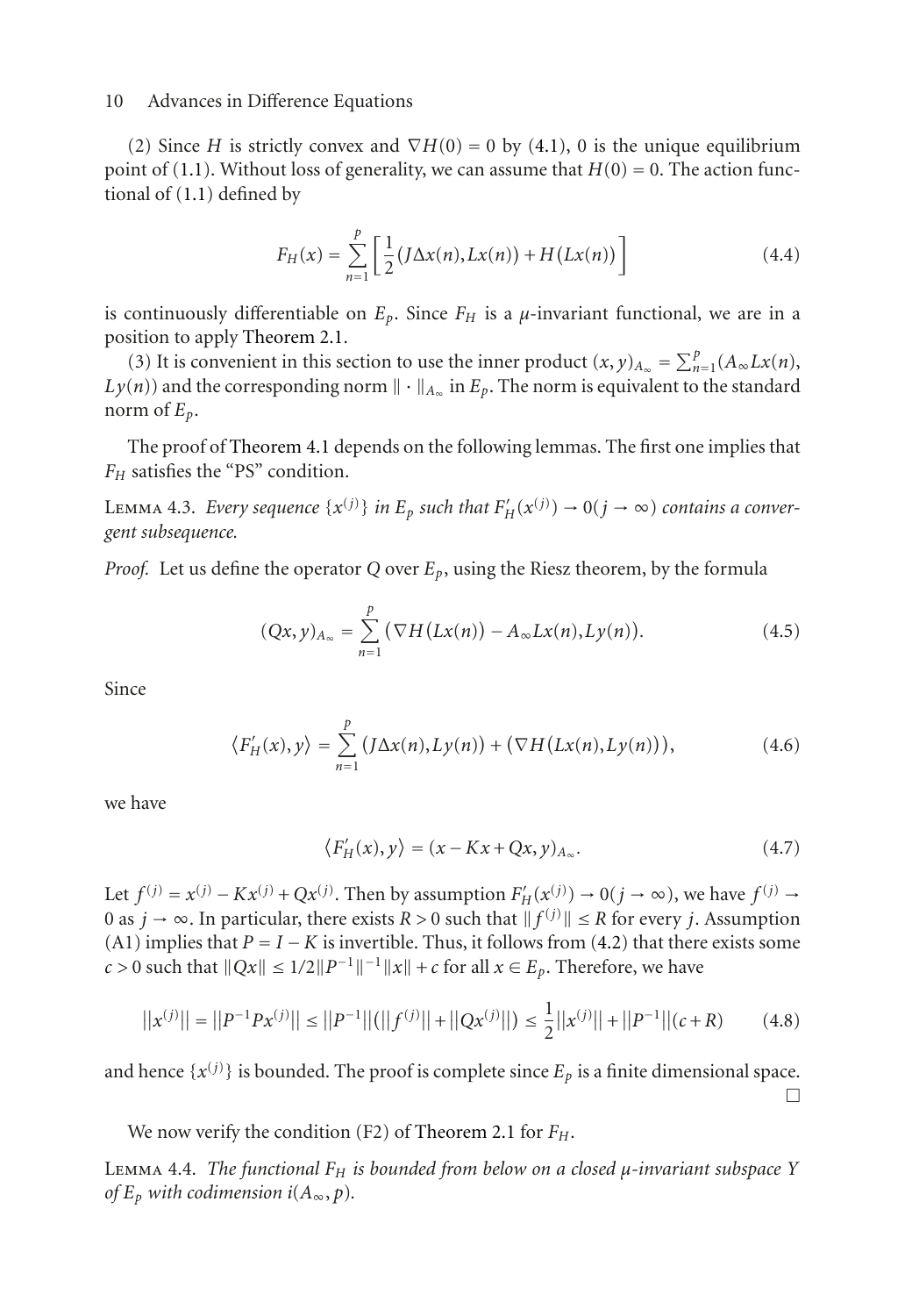*Proof.* By assumption (A1),  $E_p$  is the orthogonal direct sum of  $H^+(A_{\infty})$  and  $H^-(A_{\infty})$ . Hence,  $\coth H^+(A_{\infty}) = \dim H^-(A_{\infty}) = i(A_{\infty}, p)$  and there exists a closed *μ*-invariant subspace  $Y = H^+(A_{\infty})$  of  $E_p$  with codimension  $i(A_{\infty}, p)$ . By [\(3.7\)](#page-6-3), there exists  $\delta > 0$  such that for each  $x \in Y$ ,

$$
F_{A_{\infty}}(x) = \frac{1}{2} \sum_{n=1}^{p} \left[ \left( J \Delta L x(n-1), x(n) \right) + \left( A_{\infty} L x(n), L x(n) \right) \right] \ge \frac{\delta}{2} \sum_{n=1}^{p} \left| x(n) \right|^2. \tag{4.9}
$$

It follows from [\(4.2\)](#page-8-4) that there exists  $c > 0$  such that  $|\nabla H(x) - A_{\infty}x| \le \delta |x|/2 + c$  for each  $x \in \mathbb{R}^{2d}$ . Hence, by direct integrating, we have

$$
\left| H(x) - \frac{1}{2} (A_{\infty} x, x) \right| \le \int_0^1 \left| \left( \nabla H(tx) - A_{\infty} tx, x \right) \right| dt
$$
  
\n
$$
\le \int_0^1 \left( \frac{\delta}{2} t |x|^2 + c |x| \right) dt
$$
  
\n
$$
= \frac{\delta}{4} |x|^2 + c |x|.
$$
\n(4.10)

Consequently, we have, for  $x \in Y$ ,

$$
F_H(x) = F_{A_{\infty}}(x) + \sum_{n=1}^{p} \left( H(Lx(n)) - \frac{1}{2} (A_{\infty} Lx(n), Lx(n)) \right)
$$
  
\n
$$
\geq \frac{\delta}{2} \sum_{n=1}^{p} |x(n)|^2 - \sum_{n=1}^{p} \left[ \frac{\delta}{4} |Lx(n)|^2 + c |Lx(n)| \right]
$$
  
\n
$$
\geq \frac{\delta}{4} \sum_{n=1}^{p} |x(n)|^2 - cp^{1/2} \left( \sum_{n=1}^{p} |x(n)|^2 \right)^{1/2}
$$
\n(4.11)

and hence  $F_H$  is bounded from below on *Y*.

<span id="page-10-0"></span>Now, we show that the condition (F3) of [Theorem 2.1](#page-4-3) holds for *FH*.

Lemma 4.5. *There exists a closed μ-invariant subspace Z of Ep with dimension i*(*A*0, *p*) *and some*  $r > 0$  *such that*  $F(x) < 0$  *whenever*  $x \in Z$  *and*  $||x||_{A_{\infty}} = r$ *.* 

*Proof.* By [\(3.8\)](#page-6-4), there exists a *μ*-invariant subspace  $Z = H^-(A_0)$  of  $E_p$  with dimension  $i(A_0, p)$  and some  $\delta > 0$  such that

$$
F_{A_0}(x) = \frac{1}{2} \sum_{n=1}^{p} \left[ \left( J \Delta L x(n-1), x(n) \right) + \left( A_0 L x(n), L x(n) \right) \right] \leq -\frac{\delta}{2} \sum_{n=1}^{p} \left| x(n) \right|^2 \tag{4.12}
$$

whenever  $x \in Z$ . By [\(4.1\)](#page-8-2), there exists  $r > 0$  such that  $|\nabla H(x) - A_0x| \le \delta |x|/2$  for each *x* ∈  $\mathbb{R}^{2d}$  with  $||x||_{A_{\infty}} \le r$ . Hence, by direct integrating, we have

$$
\left| H(x) - \frac{1}{2} (A_0 x, x) \right| \le \int_0^1 \left| \left( \nabla H(tx) - A_0 tx, x \right) \right| dt \le \int_0^1 \frac{\delta}{2} t |x|^2 dt = \frac{\delta}{4} |x|^2 \tag{4.13}
$$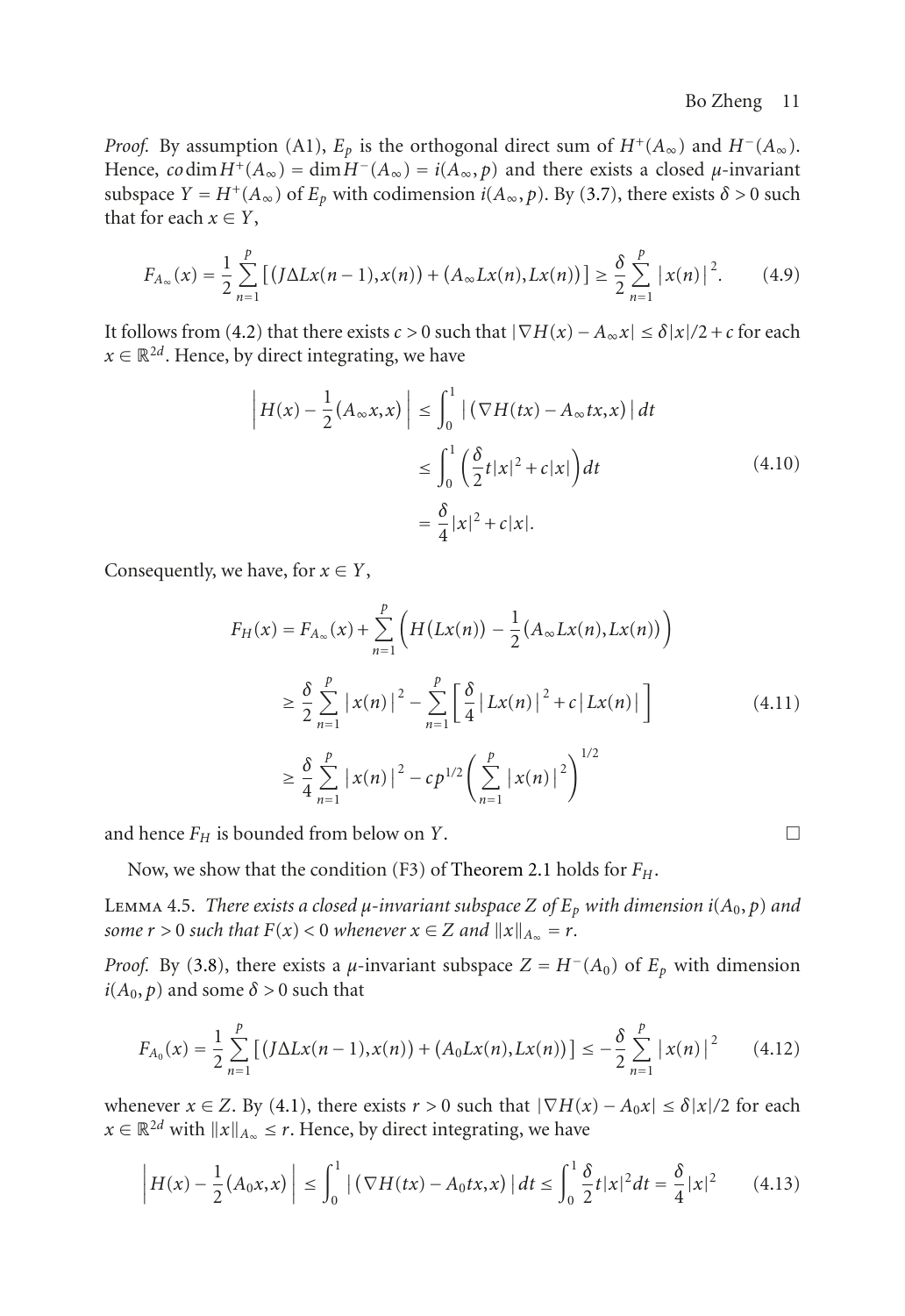whenever  $||x||_{A_{\infty}} \leq r$ . Consequently, if  $x \in Z$  and  $0 < ||x||_{A_{\infty}} \leq r$ , we get

$$
F_H(x) = F_{A_0}(x) + \sum_{n=1}^p \left( H(Lx(n)) - \frac{1}{2} (A_0 Lx(n), Lx(n)) \right)
$$
  

$$
\leq -\frac{\delta}{2} \sum_{n=1}^p |x(n)|^2 + \frac{\delta}{4} \sum_{n=1}^p |x(n)|^2 = -\frac{\delta}{4} \sum_{n=1}^p |x(n)|^2
$$
(4.14)

and the proof is complete.

*Proof of [Theorem 4.1.](#page-8-3)* We apply [Theorem 2.1](#page-4-3) to  $F_H$  which is  $\mu$ -invariant and satisfies the "PS" condition by [Lemma 4.3.](#page-9-0) The spaces *Y* and *Z* introduced, respectively, in [Lemma 4.4](#page-9-1) and [Lemma 4.5](#page-10-0) satisfy the assumption  $i(A_\infty, p) = \text{codim } Y < \dim Z = i(A_0, p)$ . Since  $\lim_{x \to \infty} F_{X} = X$  for all  $0 \neq x \in X$ , we have  $F_{A_{\infty}}(x) = 1/2 \sum_{n=1}^{p} (A_{\infty} Lx(n), Lx(n)) > 0$ , so  $x \in X$  $H^+(A_\infty) = Y$ . At the same time, it is easy to verify that Fix<sub>*u*</sub> ∩  $Z = Fix_u \cap H^-(A_0) = \{0\}$ . So, the condition (F1) of [Theorem 2.1](#page-4-3) holds for  $F_H$ . Finally, if  $x \in \text{Fix}_{\mu}$  and  $F'_H(x) = 0$ , then  $\langle F'_H(x), y \rangle = \sum_{n=1}^p (\nabla H(Lx(n)), Ly(n)) = 0$ . By (2) of [Remark 4.2](#page-8-5) we have  $x = 0$ , so  $F_H(0) = 0$  and the condition (F4) of [Theorem 2.1](#page-4-3) holds for  $F_H$ . Thus, all the conditions of [Theorem 2.1](#page-4-3) are satisfied. Then there exist at least *i*( $A_0$ ,  $p$ ) − *i*( $A_\infty$ ,  $p$ ) distinct nonconstant  $Z_\infty$ -orbits of critical points of  $F_\omega$  and the proof is complete. stant  $Z_p$ -orbits of critical points of  $F_H$  and the proof is complete.

*Remark 4.6.* In addition to the assumptions in [Theorem 4.1,](#page-8-3) if we further assume that the Hamiltonian function is odd on  $\mathbb{R}^{2N}$ , then for any prime integer  $p > 2$ , [\(1.1\)](#page-0-0) possesses at least  $2[i(A_0, p) - i(A_\infty, p)]$  distinct  $Z_p$ -orbits of solutions with period  $p$ (see [\[12,](#page-12-5) Corollary 1.1]).

*Example 4.7.* Let  $H \in C^1(\mathbb{R}^{2d}, \mathbb{R})$  be strictly convex such that  $H(0) = 0$  and  $\nabla H(0) = 0$ . Let  $p > 0$  be a prime integer. Assume that there exists  $\gamma > 2$  such that

$$
\nabla H(x) = \gamma x + o(|x|) \quad \text{as } |x| \longrightarrow \infty \tag{4.15}
$$

and some 1 <sup>≤</sup> *<sup>j</sup>* <sup>≤</sup> (*<sup>p</sup>* <sup>−</sup> 1)*/*2 and 2 sin((*<sup>j</sup>* <sup>−</sup> 1)*π/p*) *<β<* 2 sin(*jπ/p*) such that

$$
\nabla H(x) = \beta x + o(|x|) \quad \text{as } |x| \longrightarrow 0. \tag{4.16}
$$

By [Proposition 3.5,](#page-7-2) we get  $ν(γI_d, ρ) = 0$ ,  $i(γI_d, ρ) = 0$ , and  $i(βI_d, ρ) = d(p - 2j + 1)$ . Then, the problem

$$
J\Delta x(n) + \nabla H(Lx(n)) = 0, \quad n \in \mathbb{Z}, \, x(n+p) = x(n) \tag{4.17}
$$

has at least  $d(p-2j+1)$  distinct nonconstant  $Z_p$ -periodic orbits.

#### <span id="page-11-0"></span>**References**

- <span id="page-11-1"></span>[1] K.-C. Chang, *Infinite-Dimensional Morse Theory and Multiple Solution Problems*, vol. 6 of *Progress in Nonlinear Differential Equations and Their Applications*, Birkhauser, Boston, Mass, ¨ USA, 1993.
- [2] I. Ekeland, *Convexity Methods in Hamiltonian Mechanics*, vol. 19 of *Results in Mathematics and Related Areas (3)*, Springer, Berlin, Germany, 1990.